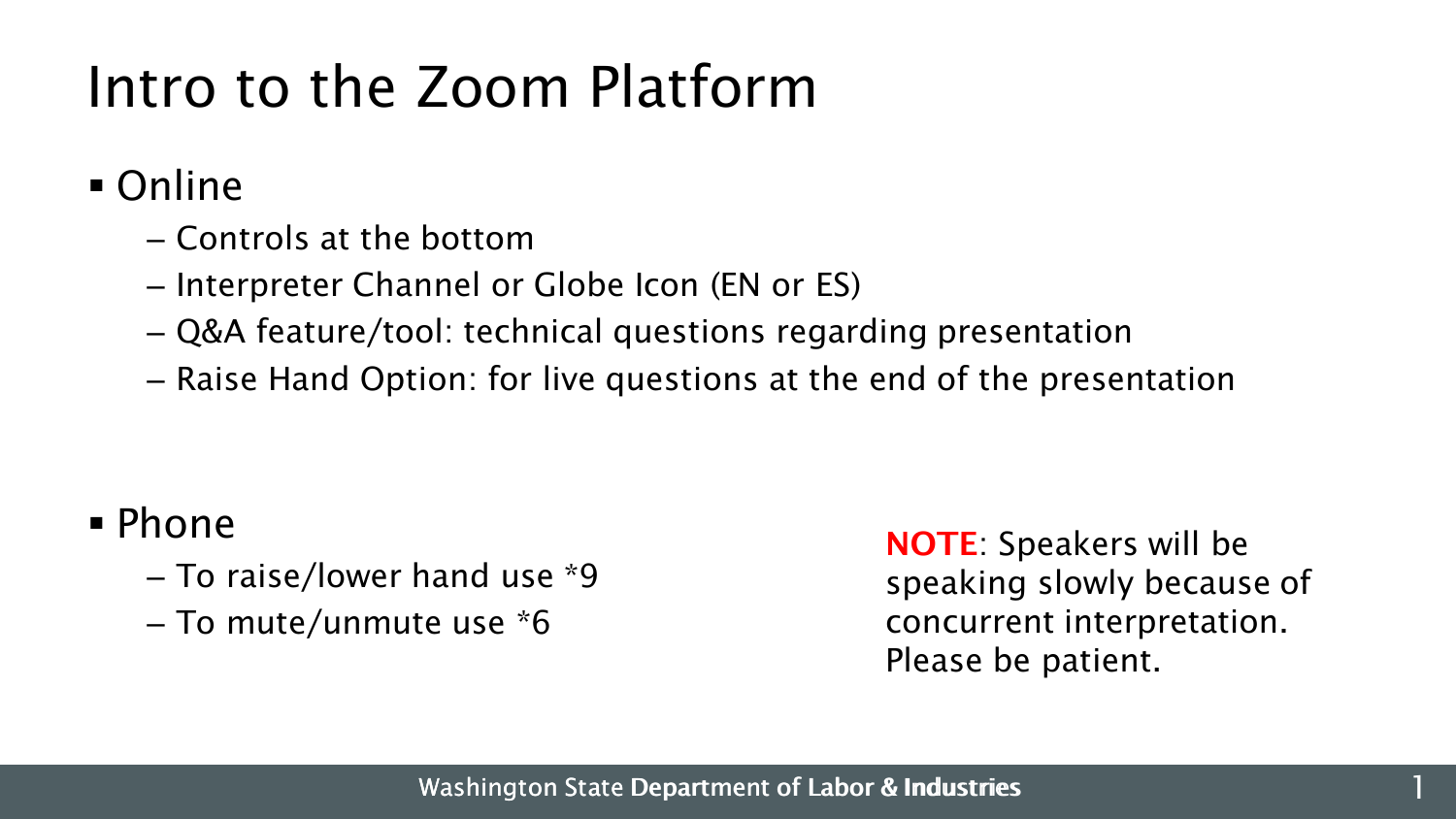### Outdoor Heat Exposure Virtual Stakeholder Meeting May 4, 2022

Bradley Farrar, Technical Specialist Laura Rascón Padilla, Technical Specialist

Carmyn Shute, Administrative Regulations Analyst/Project Manager

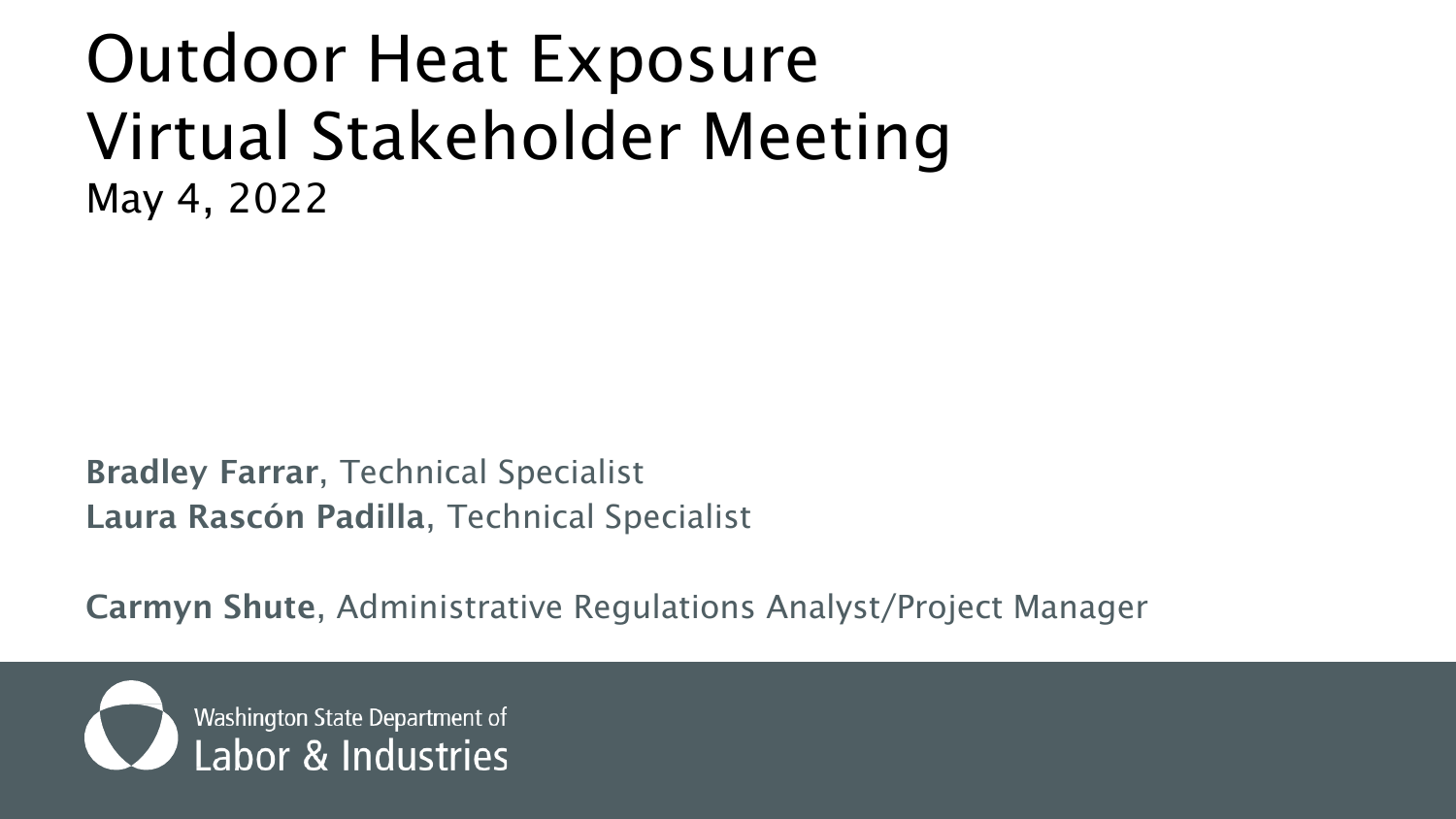# Agenda for Today's Meeting

May 4, 2022

- Introduction to the Zoom platform
- **Stakeholder communication plan**
- Rulemaking timeline
- Review of the 2022 draft emergency rule
- Questions & Answers session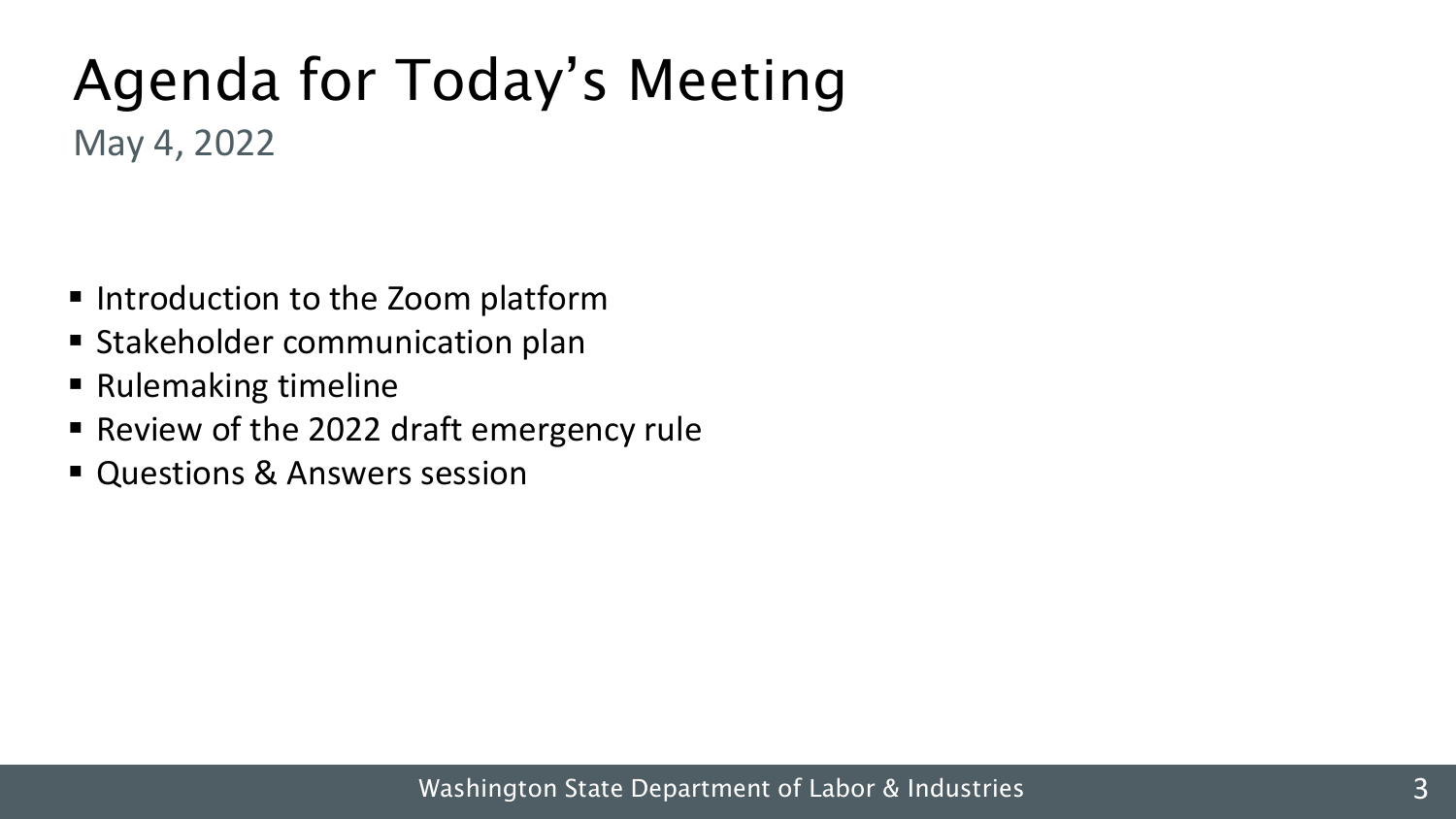# Stakeholder Meeting Communication Plan

How you can expect to hear from us

- Would you like to receive emails regarding outdoor heat rulemaking?
	- ‒ Sign up for GovDelivery emails:

https://public.govdelivery.com/accounts/WADLI/subscriber/new?topic\_id=WADLI\_19

- Would you like to view copies of the stakeholder meeting presentations?
	- ‒ Visit our L&I DOSH ambient heat rulemaking website:

https://lni.wa.gov/safety-health/safety-rules/rulemaking-stakeholderinformation/ambient-heat-exposure-rulemaking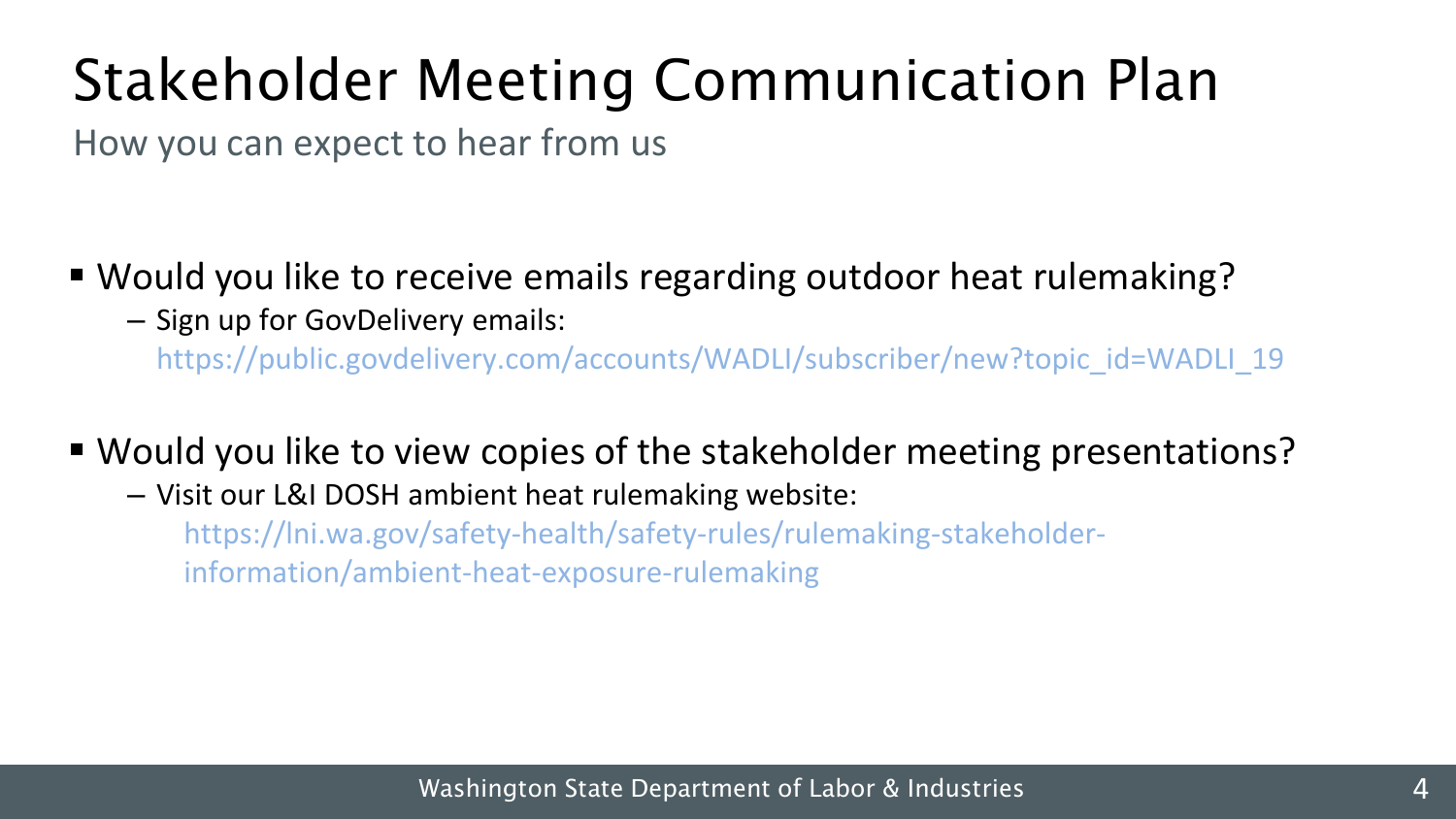# Stakeholder Meeting Communication Plan

How you can expect to hear from us

#### ■ Unable to attend the stakeholder meetings?

- ‒ You can view the presentations at our website.
- ‒ We will post a summary of the Q&A on our website after the stakeholder meeting.
- Would you like to provide comments outside of the stakeholder meetings?
	- ‒ Please email our rulemaking staff:
		- Technical contacts:
		- Bradley Farrar, Bradley.Farrar@Lni.wa.gov
		- Laura Rascón Padilla, Laura.RasconPadilla@Lni.wa.gov
		- Project contact:
			- Carmyn Shute, Carmyn.Shute@Lni.wa.gov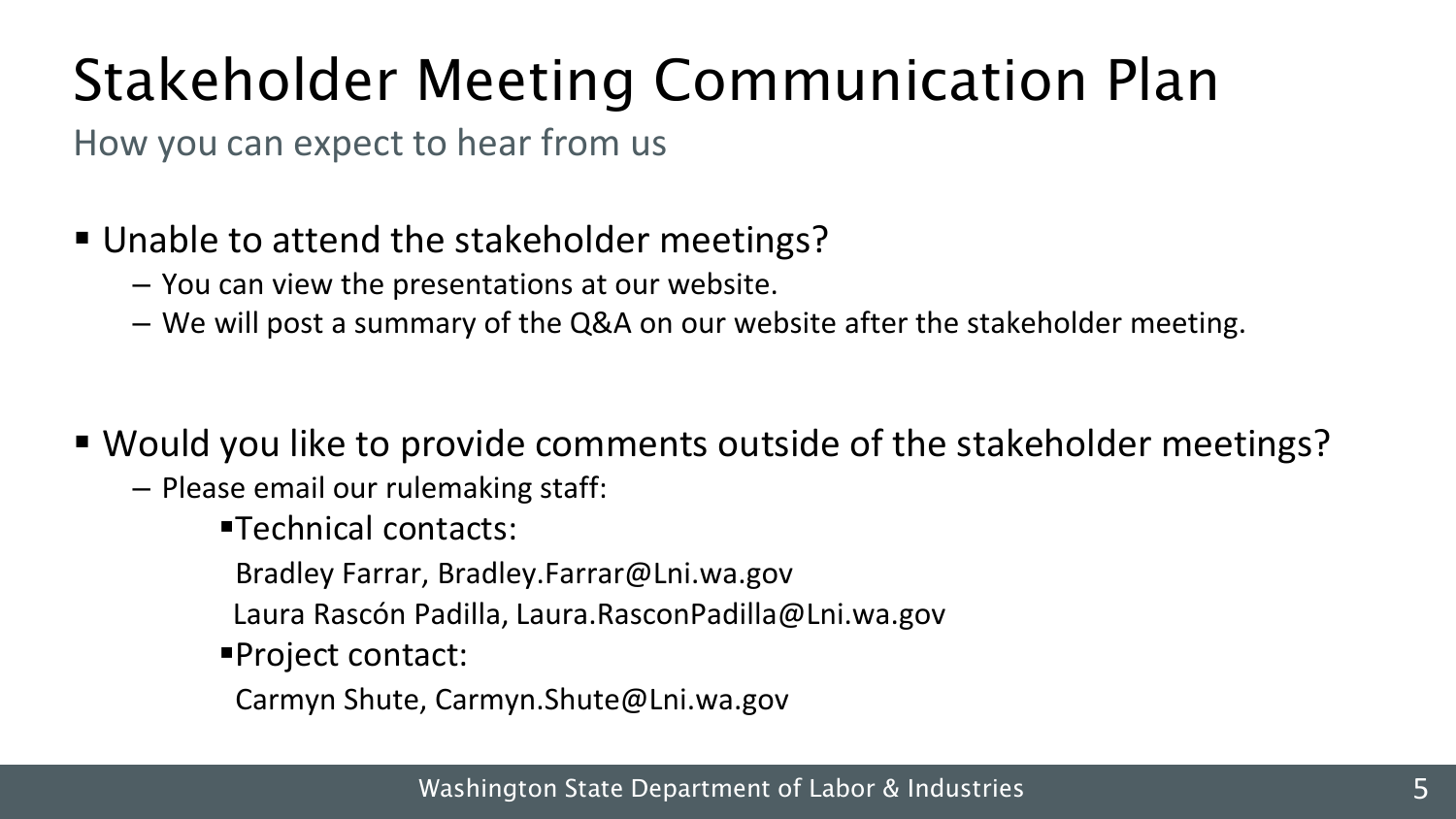## L&I Rulemaking – Outdoor Heat

#### Ongoing development of a permanent rule for outdoor heat

- ‒ Continued research.
- ‒ Considering appropriate options to protect workers that are evidence-based, feasible, and the least burdensome on employers.
- As development of proposed rule is still in progress, given the hazard of ambient heat,

#### L&I intends to adopt an emergency rule in summer 2022

#### Draft emergency rule

- ‒ Covers topics that are under consideration for the permanent rule.
- ‒ Additional topics under consideration for the permanent rule will be discussed at future stakeholder meetings.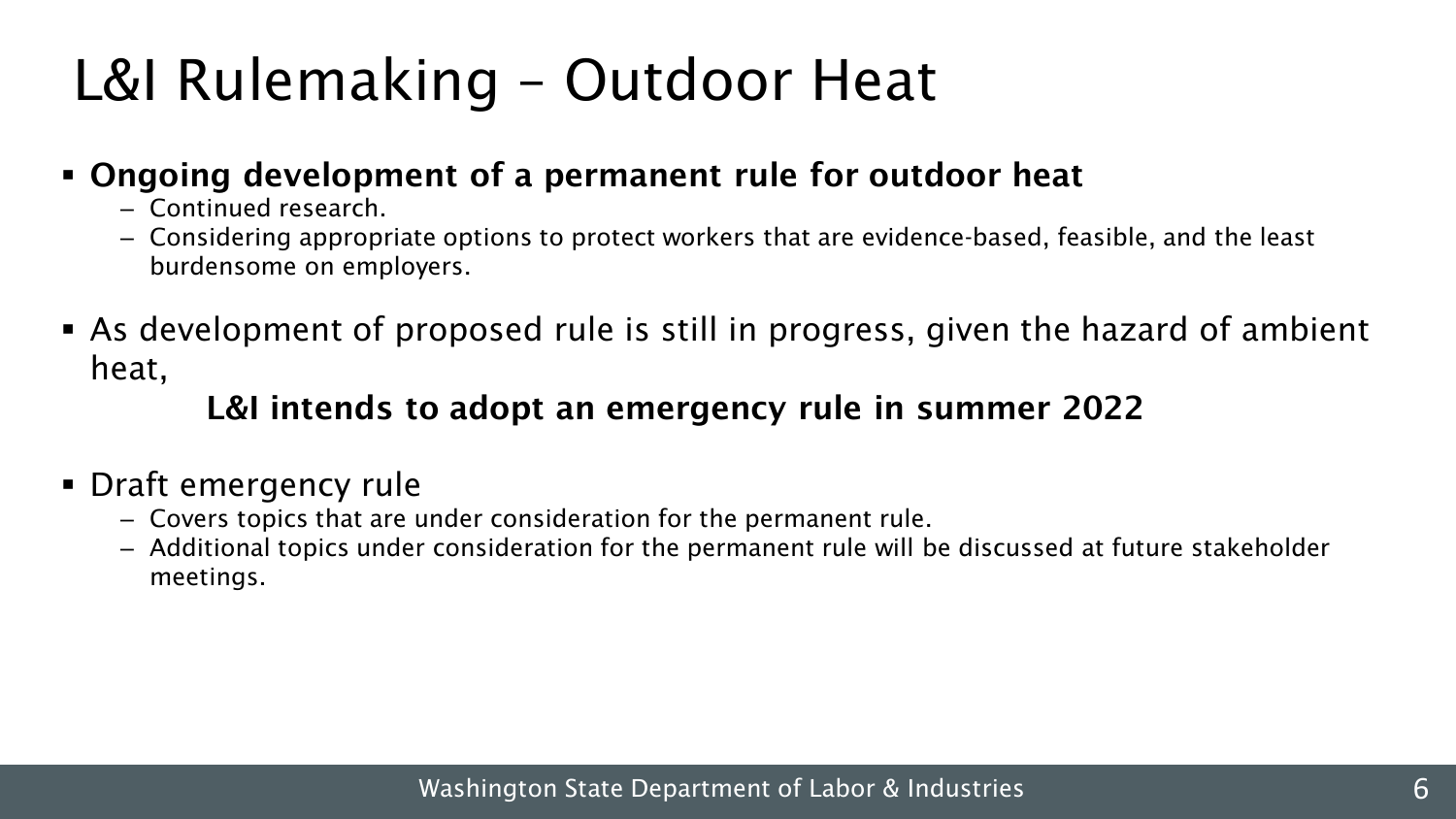# More Information - Rulemaking Timeline

What you can expect & when

- June 1, 2022,
	- ‒ L&I expects to adopt an outdoor heat emergency rule which will last through September 29, 2022.
	- If you have feedback on draft emergency rule, please provide by **May 15<sup>th</sup>,** 2022. You may provide feedback in the language of your preference.

### Continued stakeholder meetings over the coming months:

- ‒ Feedback on 2022 emergency rule.
- ‒ Stakeholder input and experience feedback will help the rulemaking team to develop the most effective permanent rule.
- ‒ Permanent rule considerations.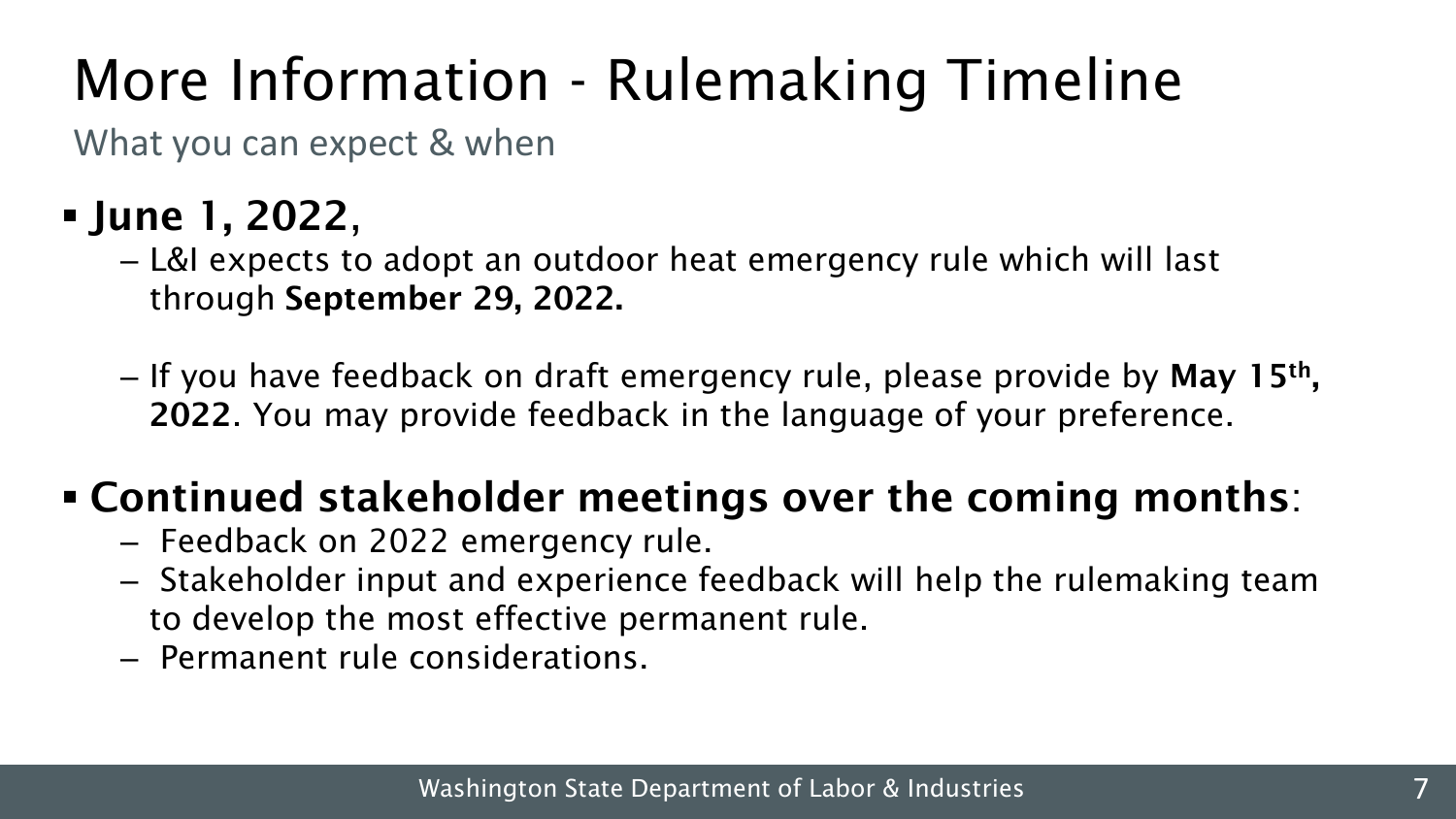### Ambient Heat Exposure Permanent Rulemaking

- Chapter 296-62 WAC General Occupational Health Standards
- Chapter 296-307 WAC, Part G-1 Agriculture Safety Standards
- We are reviewing:
	- $\checkmark$  Trigger temperatures
	- $\checkmark$  Other measures of environmental conditions
	- $\checkmark$  Time frame for when the rule is in effect
	- $\checkmark$  Preventative measures water, shade or other cooling means, rest/time breaks
	- $\checkmark$  Emergency response measures
	- $\checkmark$  Training and planning
	- $\checkmark$  Outdoor and indoor heat exposure
	- $\checkmark$  Acclimatization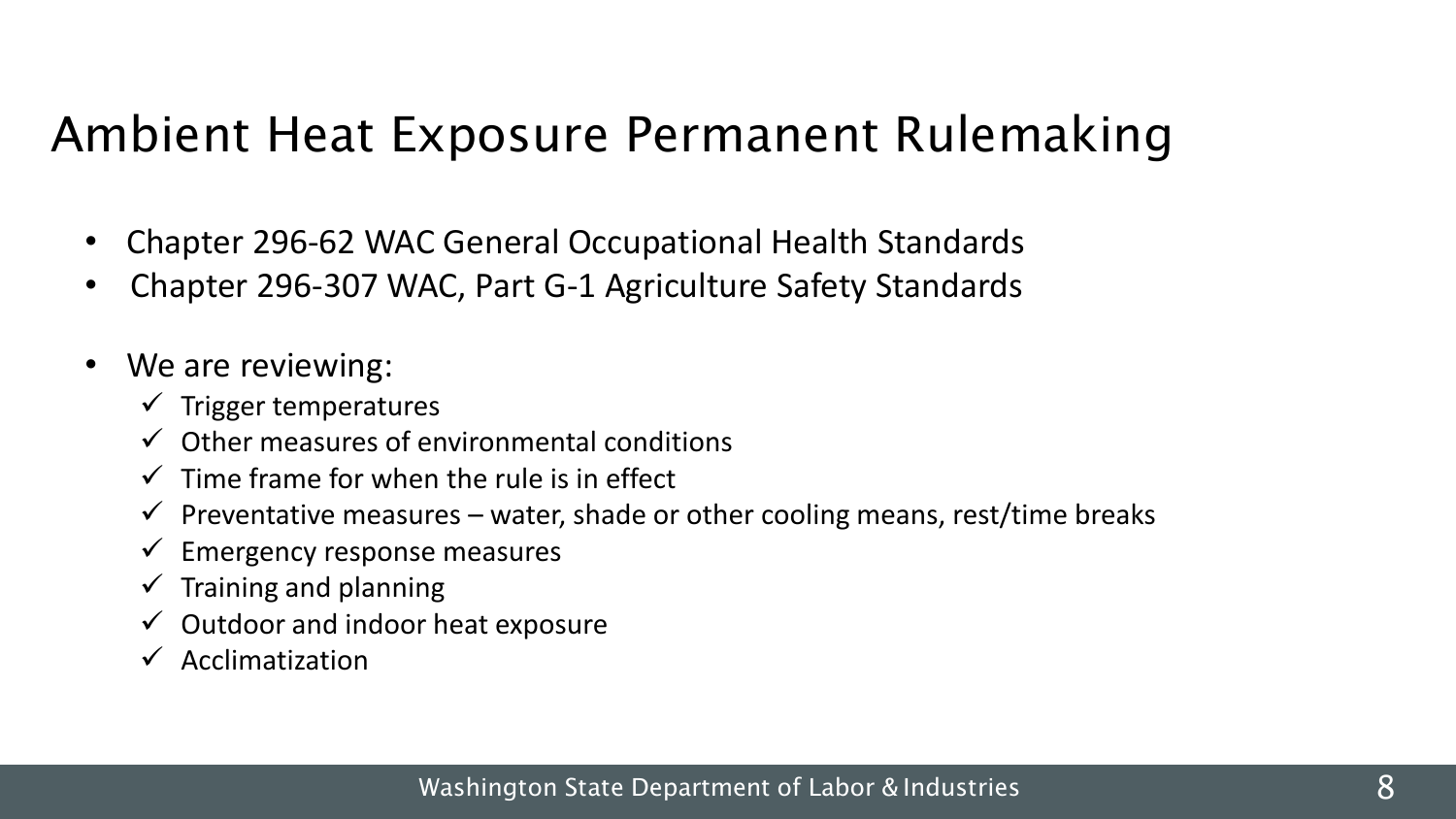# Today's discussion Topics

- 1. Short Background on outdoor heat hazards.
- 2. The 2022 Emergency rule draft topics:
	- Trigger temperature
	- Drinking water
	- Cool-down rest periods
	- Shade
	- Acclimatization
	- Employee observation and communication

Additional topics will be discussed during other permanent rule stakeholder meetings (not discussed today).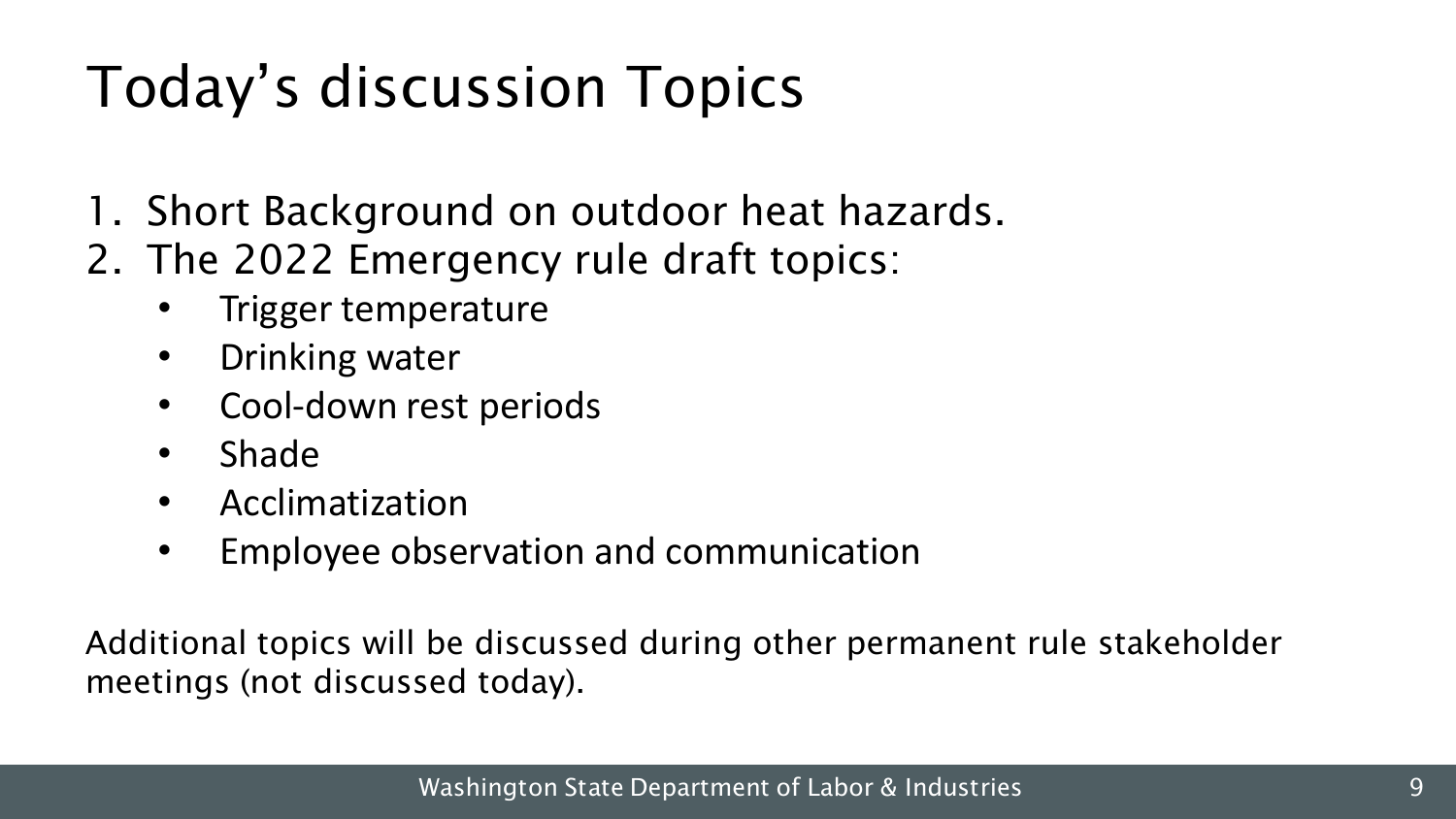### A little background on the hazard of ambient heat

Extensive hazard information presented at our last stakeholder meeting

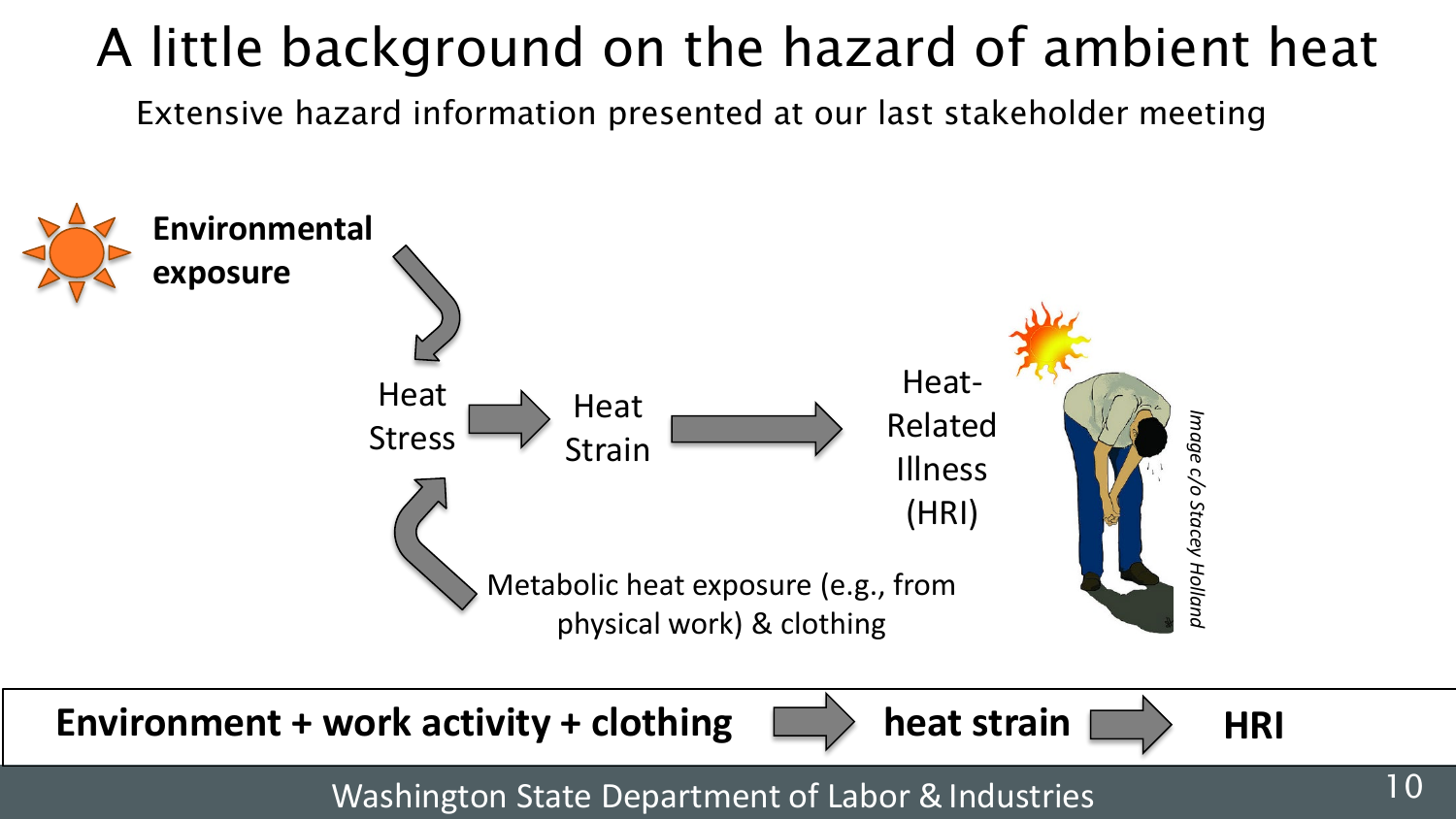### A little background on the hazard of ambient heat

#### What is heat-related illness (HRI)?

Prolonged and/or intense exposure to hot environments and physical work, even in cooler conditions, can lead to HRIs, including:

- *Heat stroke*
- *Heat exhaustion*
- *Heat syncope (fainting)*
- *Heat cramps*
- *Rhabdomyolysis (breakdown of damaged muscles which can cause kidney damage)*

even in young healthy people.

*Image c/o Stacey Holland*

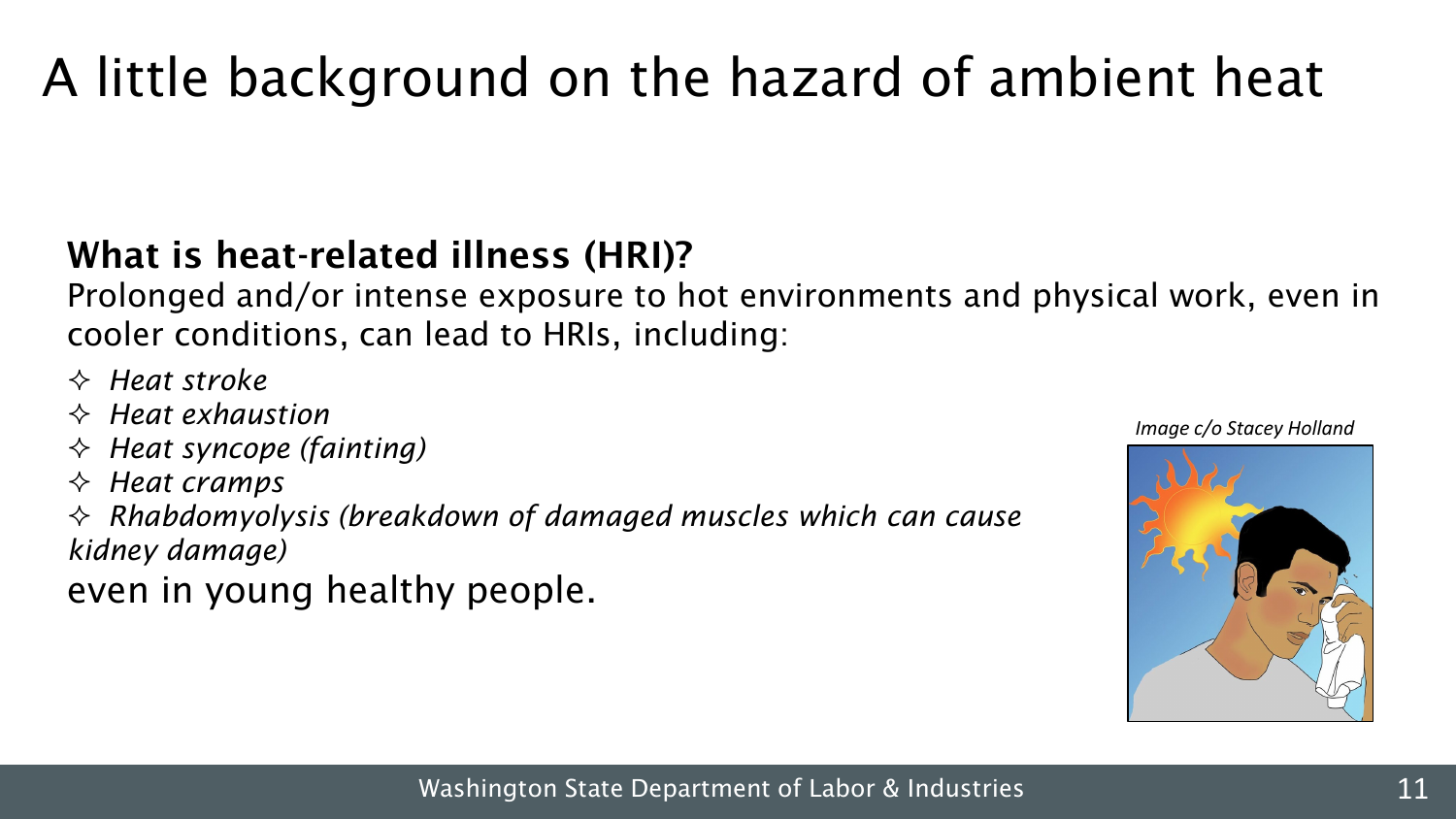### Rule Trigger Temperatures

### Current Rule

| $ 52^{\circ}$ F | Non-breathable clothing     |
|-----------------|-----------------------------|
| $ 77°$ F        | Double-layer woven clothing |
| $ 89°$ F        | All other clothing          |

The table's temperatures reflect ambient air temperature

### Draft 2022 Emergency Rule

### No change



#### Photo by Tom Magliery in Creative Commons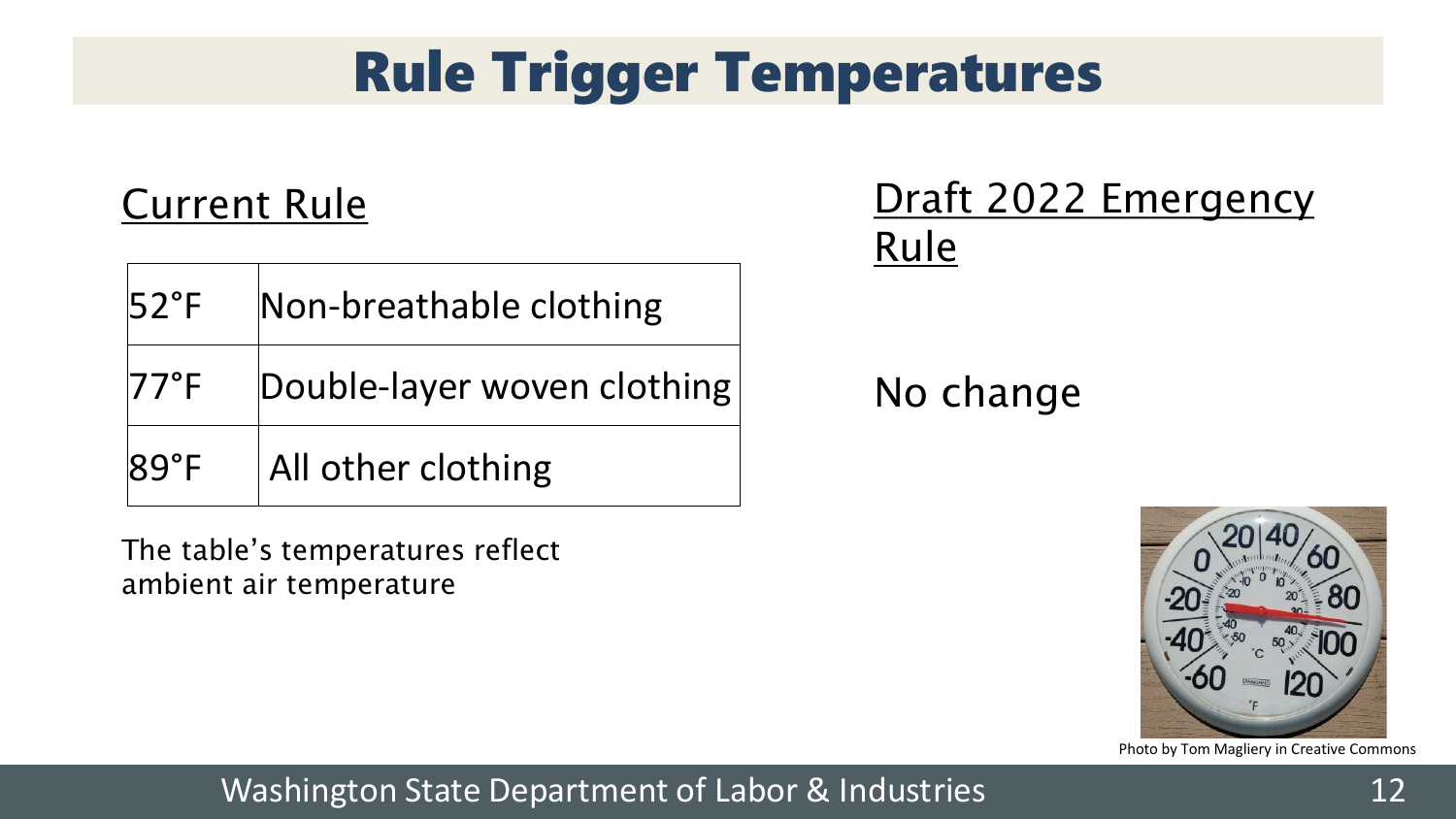### Drinking Water

#### Current Rule

- Drinking water defined.
- Sufficient quantity readily accessible at all times.
- One quart per hour.
- Employers not required to provide all water at beginning of shift.
- Training.

### 2022 Draft Emergency Rule

• Suitably cool clarification



Photo from L&I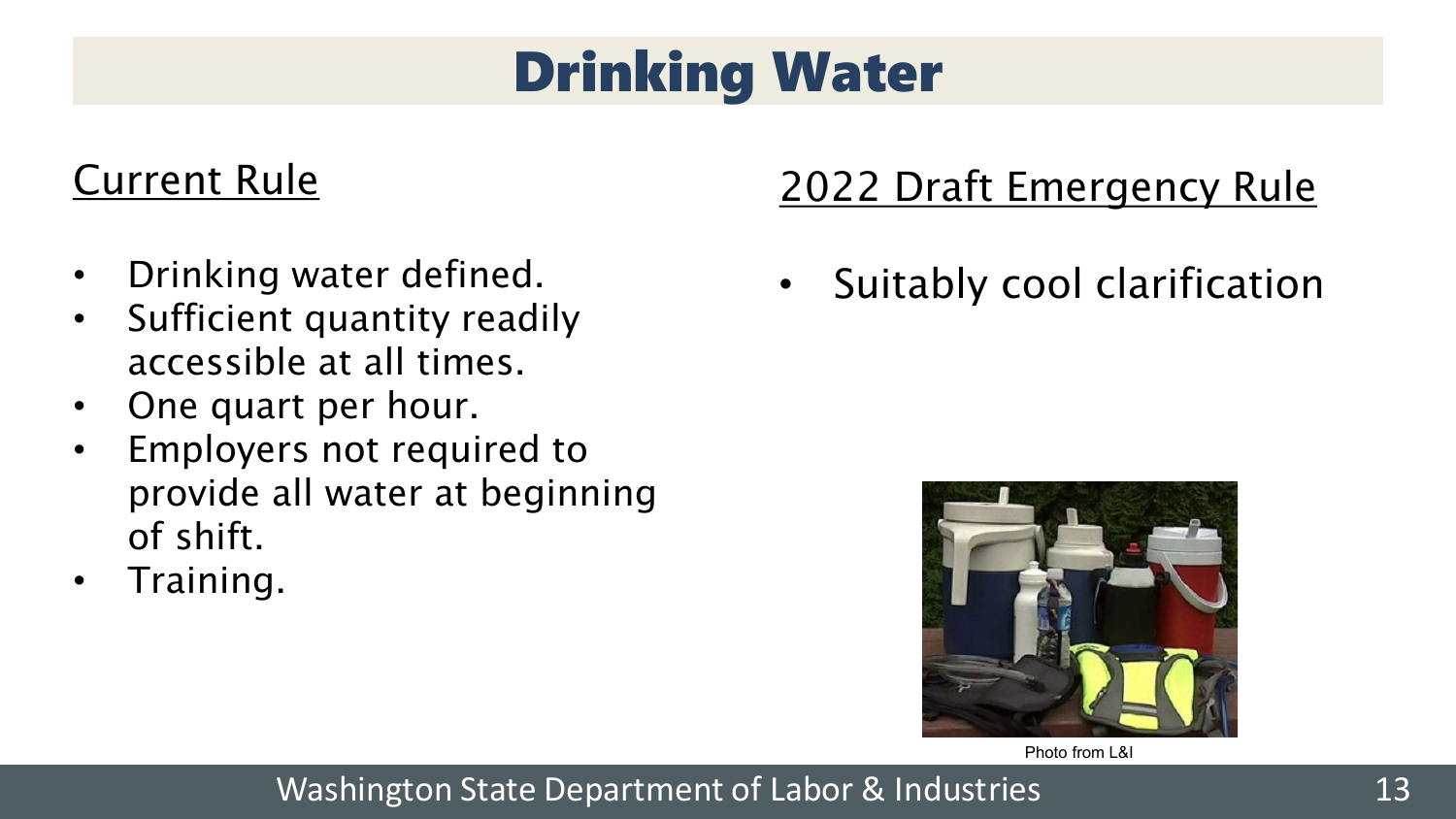### Preventative Cool-Down Rest Periods

### Current Rule

As part of response when employees demonstrate signs and symptoms of heat-related illness.



### 2022 Draft Emergency Rule

- Preventative cool-down rest periods:
	- When employees feel the need to do so to prevent overheating.
	- With means to reduce body temperature.
	- Encouraged and allowed by employer.
	- Paid unless on a meal break.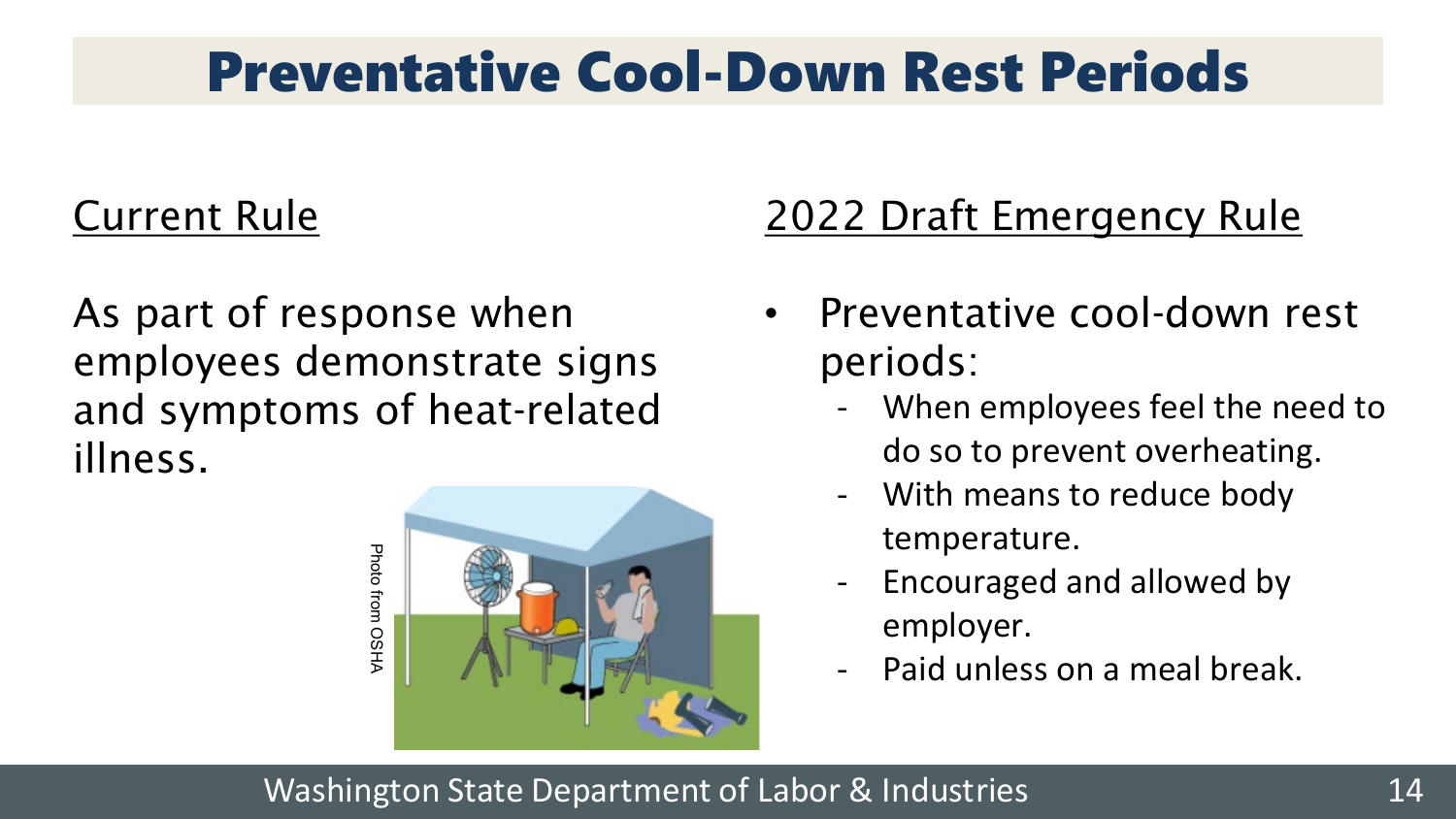

#### Current Rule

As a means to reduce body temperature when demonstrating signs or symptoms of heat-related illness.

- **Shade not explicitly stated**

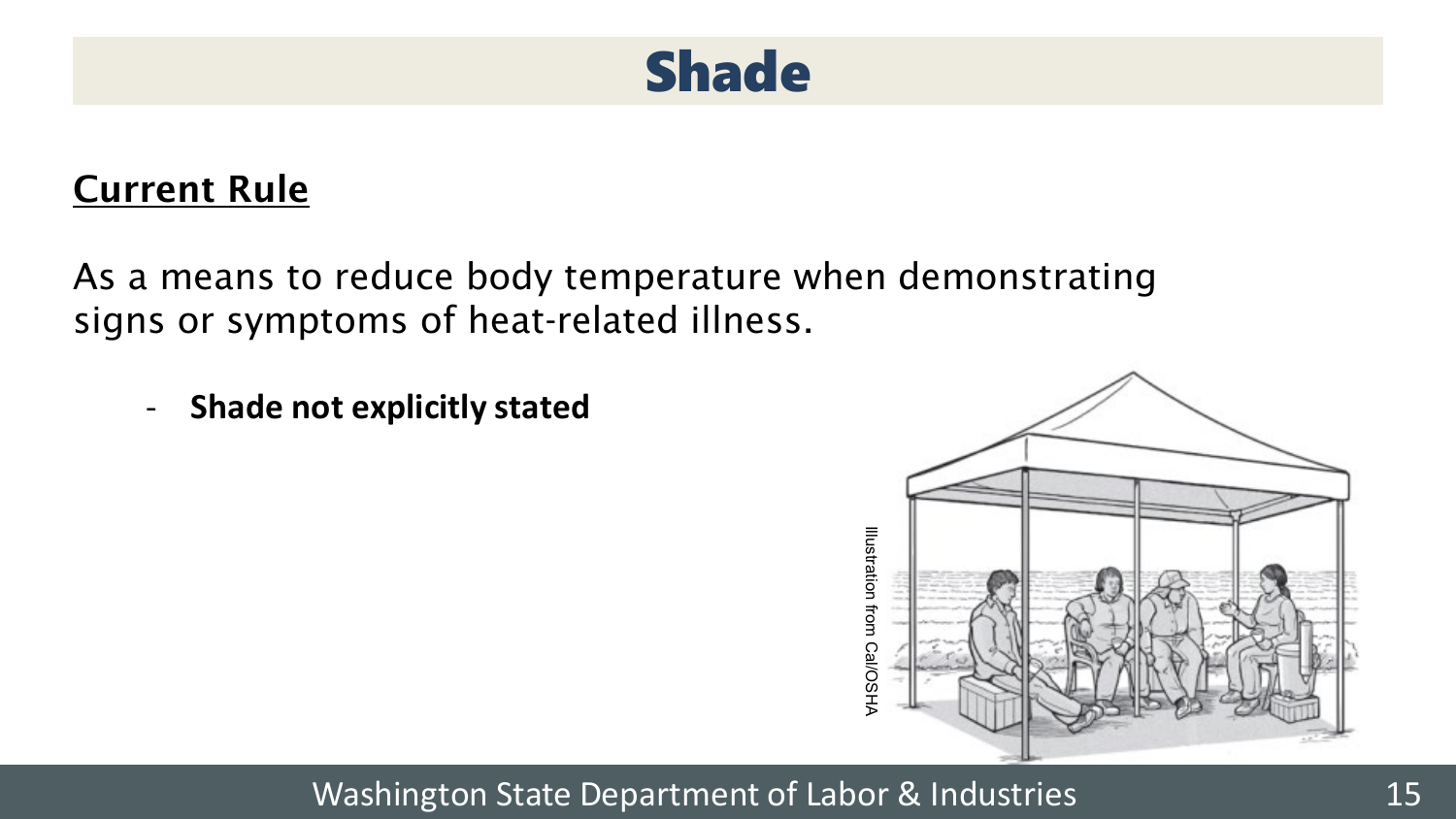### Shade – 2022 Draft Emergency Rule

- Definition Clarified:
	- Open to air or with ventilation or cooling,
	- Not adjoining a heat source,
	- Does not expose employees to unsafe or unhealthy conditions,
	- Location does not discourage use.
- Explicit requirements for provision of shade:
	- Large enough to accommodate all employees on meal or rest period,
	- Located as close as practicable to areas where employees are working,
	- Instead of shade, other effective means to reduce body temperature.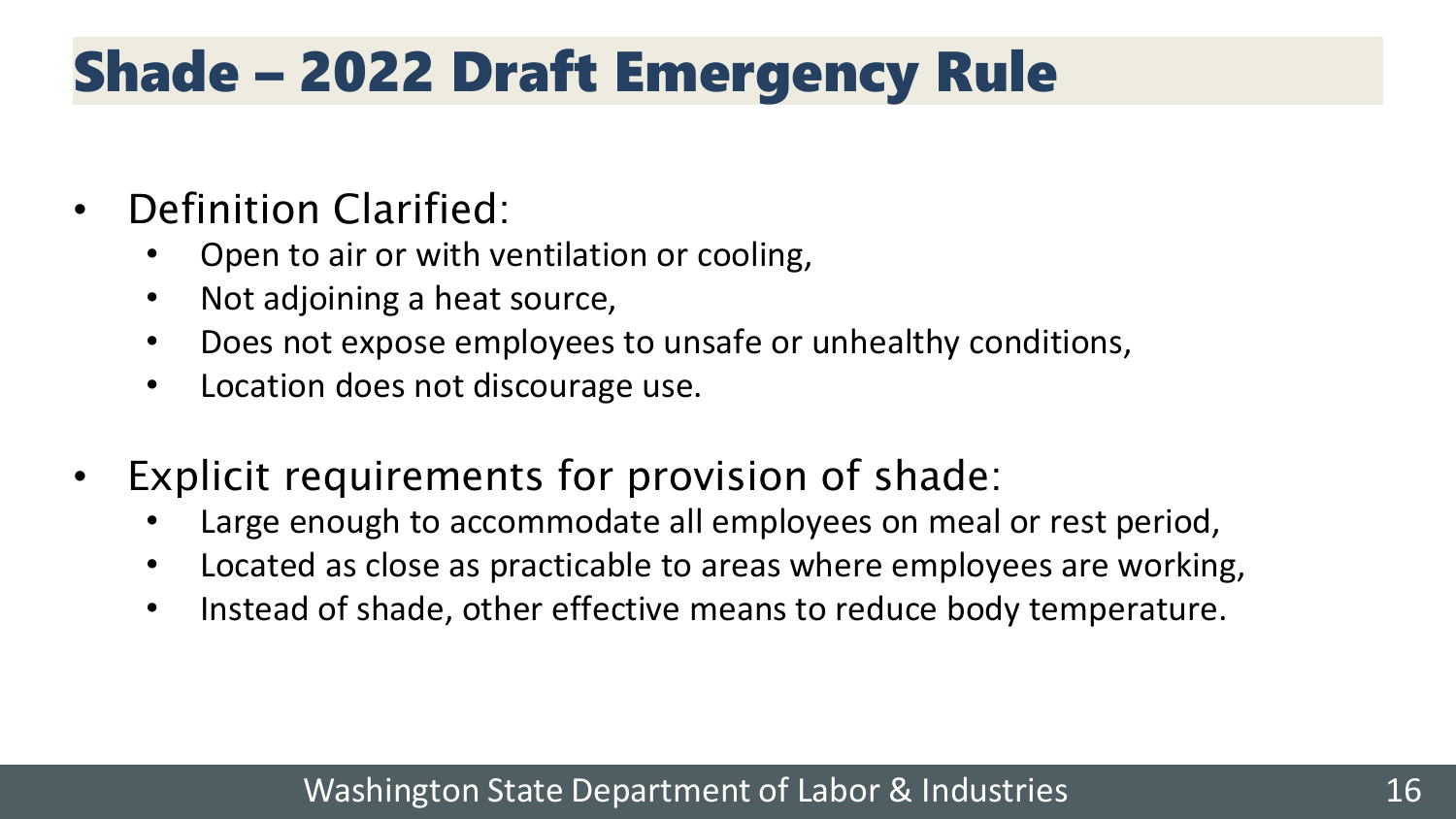### Acclimatization

Acclimatization: The body's temporary adaptation to work in heat that occurs as a person is exposed to it over time.

- $\circ$  Can take 4-14 days to develop, with a substantial amount of adaptation occurring in the first 4-5 days.
- $\circ$  Can be lost after a week away from working in the heat.
- o Particularly important for new workers, workers returning from a prolonged absence, and sudden hotter exposures.

*https://www.cdc.gov/niosh/topics/heatstress/acclima.html*

Washington State Department of Labor & Industries 17



Illustration from OSHA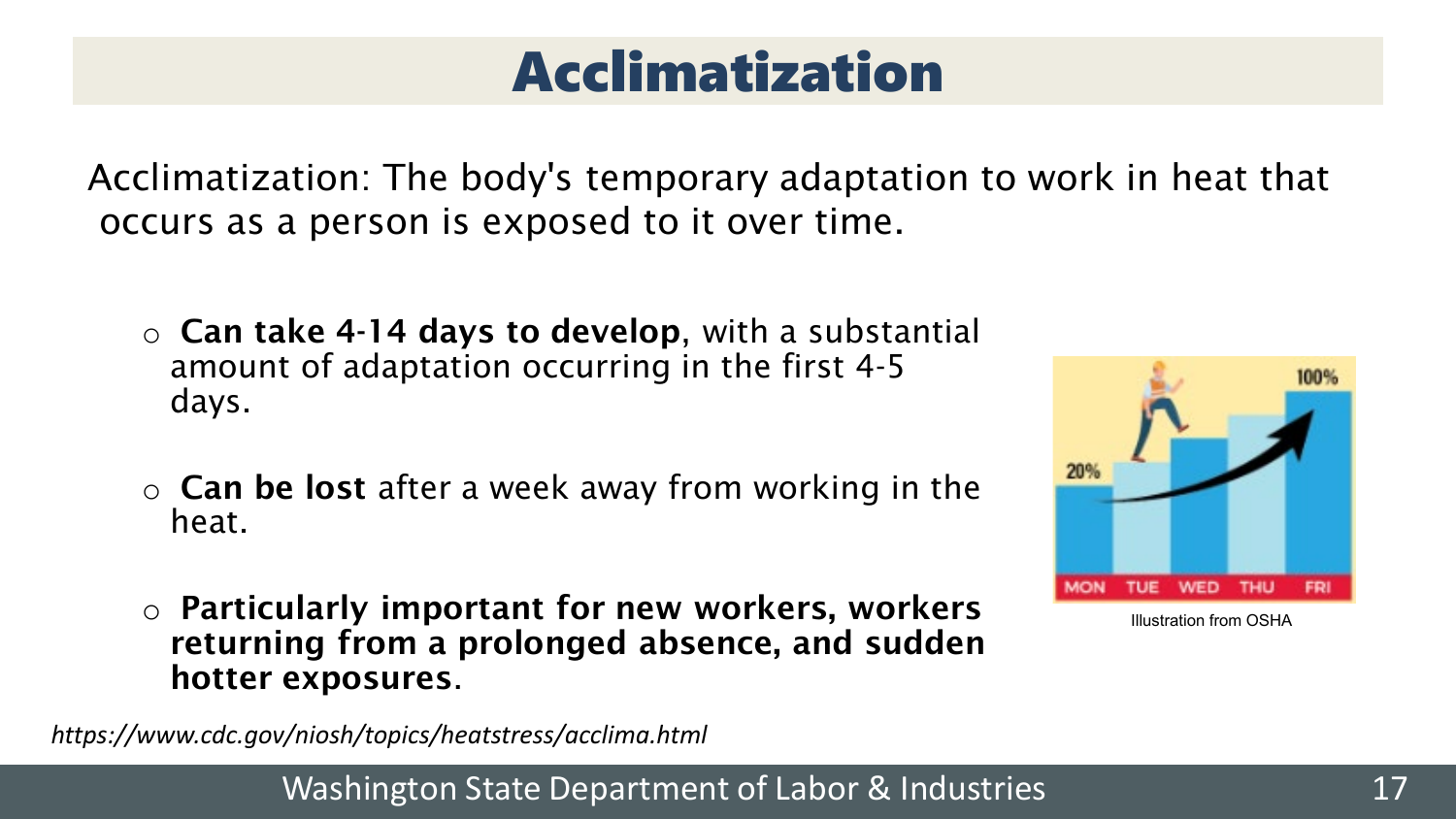### Acclimatization

### Current WA Rule

1. Definition: Body's temporary adaptation to working in the heat when a person is exposed to it.

- 2. Training that addresses:
	- The importance of acclimatization.
	- Employee awareness of degree of acclimatization.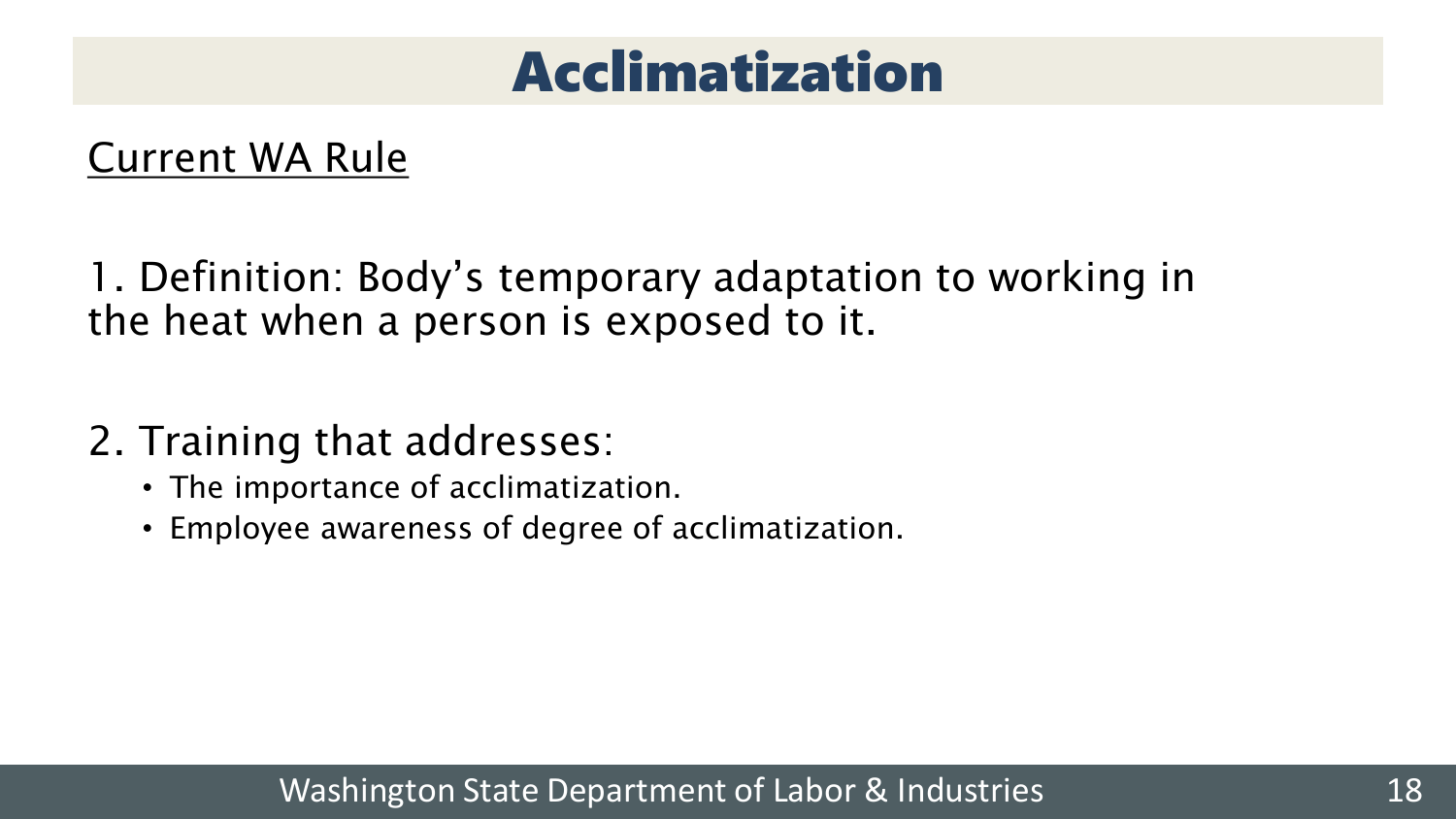# Acclimatization – 2022 Draft Emergency Rule

- Clarified definition
	- 7-14 days, the majority of adaptation occurring in the first 4-5 days.
	- Can be lost after a week away from working in the heat.
- Additional acclimatization requirement:

Close observation of employees newly assigned to work at the 3 trigger temperatures for the first 14 days of work by implementing **one** or **more** of the following:

- Regular communication by phone or radio, or
- o Mandatory Buddy system, **or**
- o Other effective means of observation.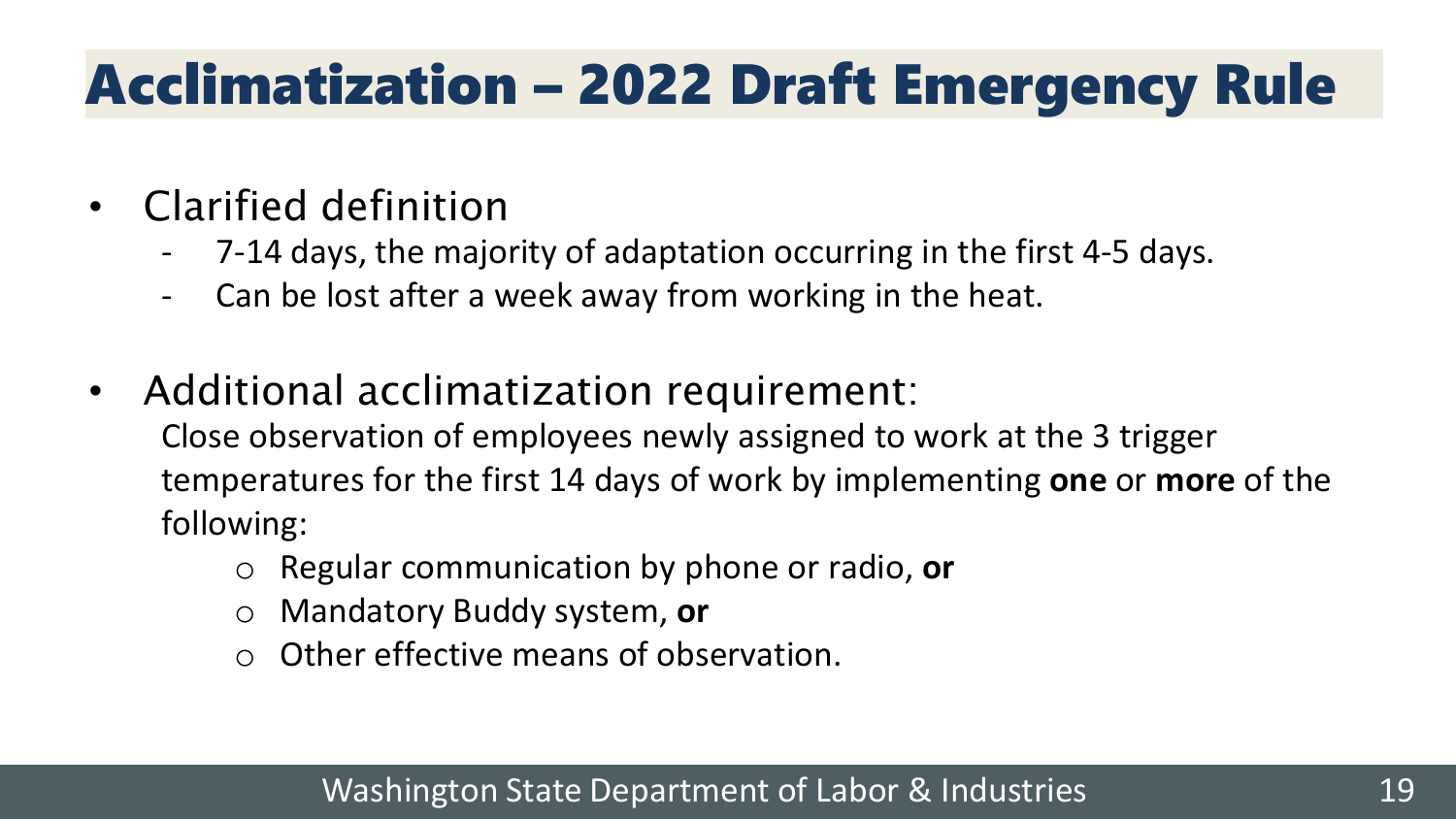### Additional Requirements at and above 89°F

- Mandatory cool-down rest periods: 10 min/2 hrs
	- Paid unless on a meal break
- Effective communication between employees and supervisors:
	- By voice, observation, or electronic means
- Close observation for signs and symptoms of HRI, options\*:
	- Regular communication with employees such as by radio or cellular phone, **or**
	- Mandatory buddy system, **or**
	- Other effective means

\* Following these requirements meets the acclimatization requirement for close observation  $\omega$  the 89°F trigger temperature

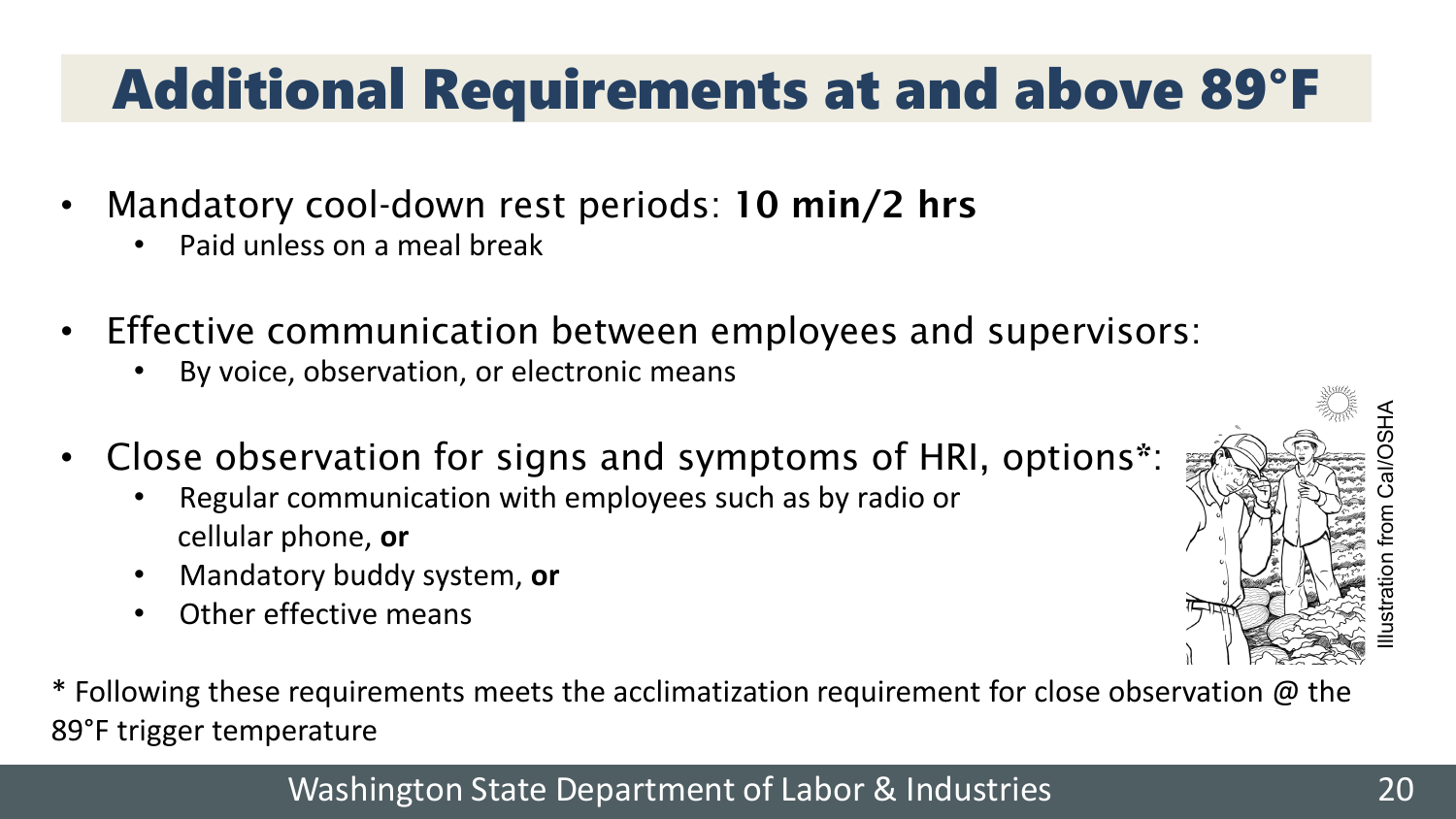### Training – 2022 Draft Emergency Rule

Updated to ensure employee training is:

- Effective.
- Includes updated requirements under the 2022 Emergency Rule.

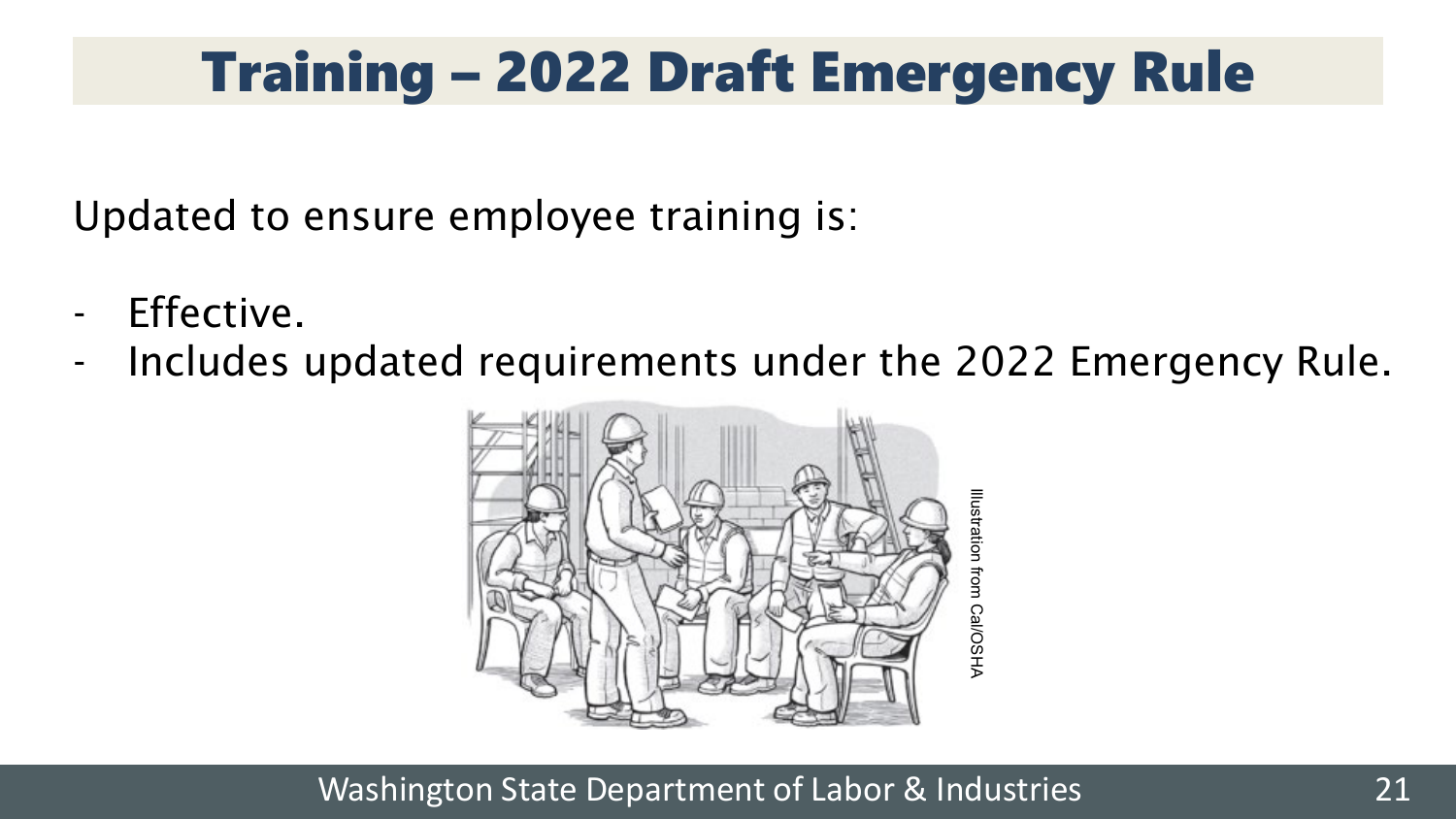### Summary table

|                                                                          | <b>Current Rule</b><br>(May 1 - Sept 30)                         | <b>2022 Draft Emergency Rule</b><br>(June 1 - Sept 29 2022*)                                                                                                                         |
|--------------------------------------------------------------------------|------------------------------------------------------------------|--------------------------------------------------------------------------------------------------------------------------------------------------------------------------------------|
| <b>Rule Trigger</b><br>Temperatures                                      | 89°F, 77°F, 52°F Depending on<br>clothing                        | No change                                                                                                                                                                            |
| Drinking water                                                           | Defined<br>$\overline{\phantom{a}}$<br>Water provisions required | Clarify definition: suitably cool                                                                                                                                                    |
| Shade                                                                    | Implied as a means to reduce body<br>temperature                 | Clarifications for explicit:<br>Definition of shade<br>Shade provisions                                                                                                              |
| Acclimatization                                                          | - Defined<br>- Training on importance                            | Definition clarified<br>$\overline{\phantom{a}}$<br>Added requirement: close observation of newly assigned<br>employees @ temp. triggers for 14 days                                 |
| Cool-down rest periods                                                   | When employees demonstrate signs<br>& symptoms of HRI            | Preventative cool-down @ 3 trigger temperature as needed<br>$\blacksquare$<br>Mandatory cool-down requirements when temperatures are $\geq 89^{\circ}F$<br>$\blacksquare$            |
| <b>Additional Requirements</b><br>when temperatures are $\ge$<br>$89°$ F | N/A                                                              | Mandatory cool-down at least 10 min/2 hrs of work<br><b>Effective communication</b><br>Observation of employees:<br>Regular communication and/or mandatory buddy system and/or other |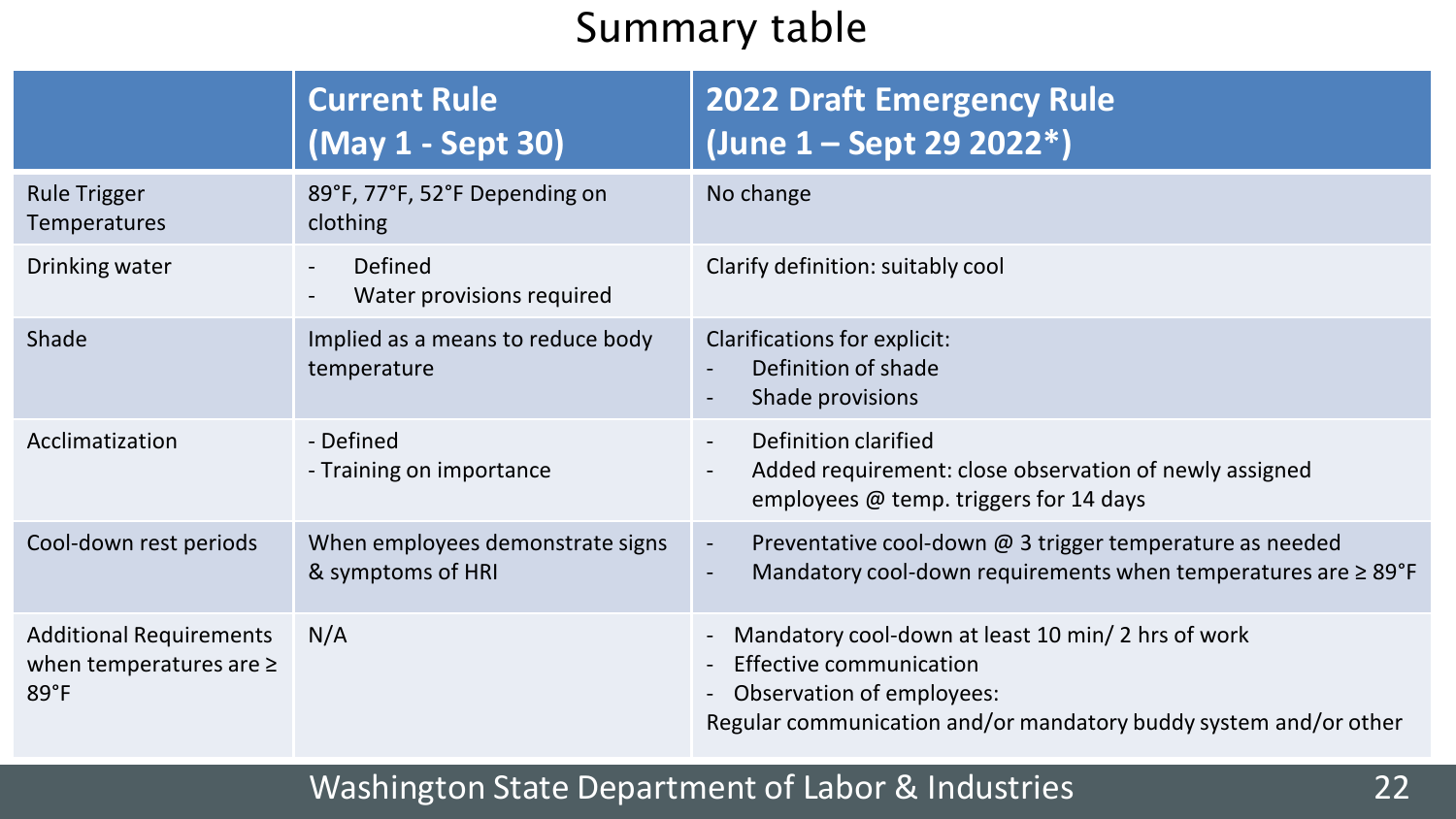# Timeline reminder

What you can expect & when

- June 1, 2022,
	- ‒ L&I expects to adopt an outdoor heat emergency rule on which will last through September 29, 2022.
	- If you have feedback on draft emergency rule, please provide by **May 15<sup>th</sup>,** 2022. You may provide feedback in the language of your preference.

### Continued stakeholder meetings in the coming months:

- ‒ Permanent rule draft; feedback on 2022 emergency rule.
- ‒ Stakeholder input and experience feedback will help rulemaking team to develop the most effective permanent rule.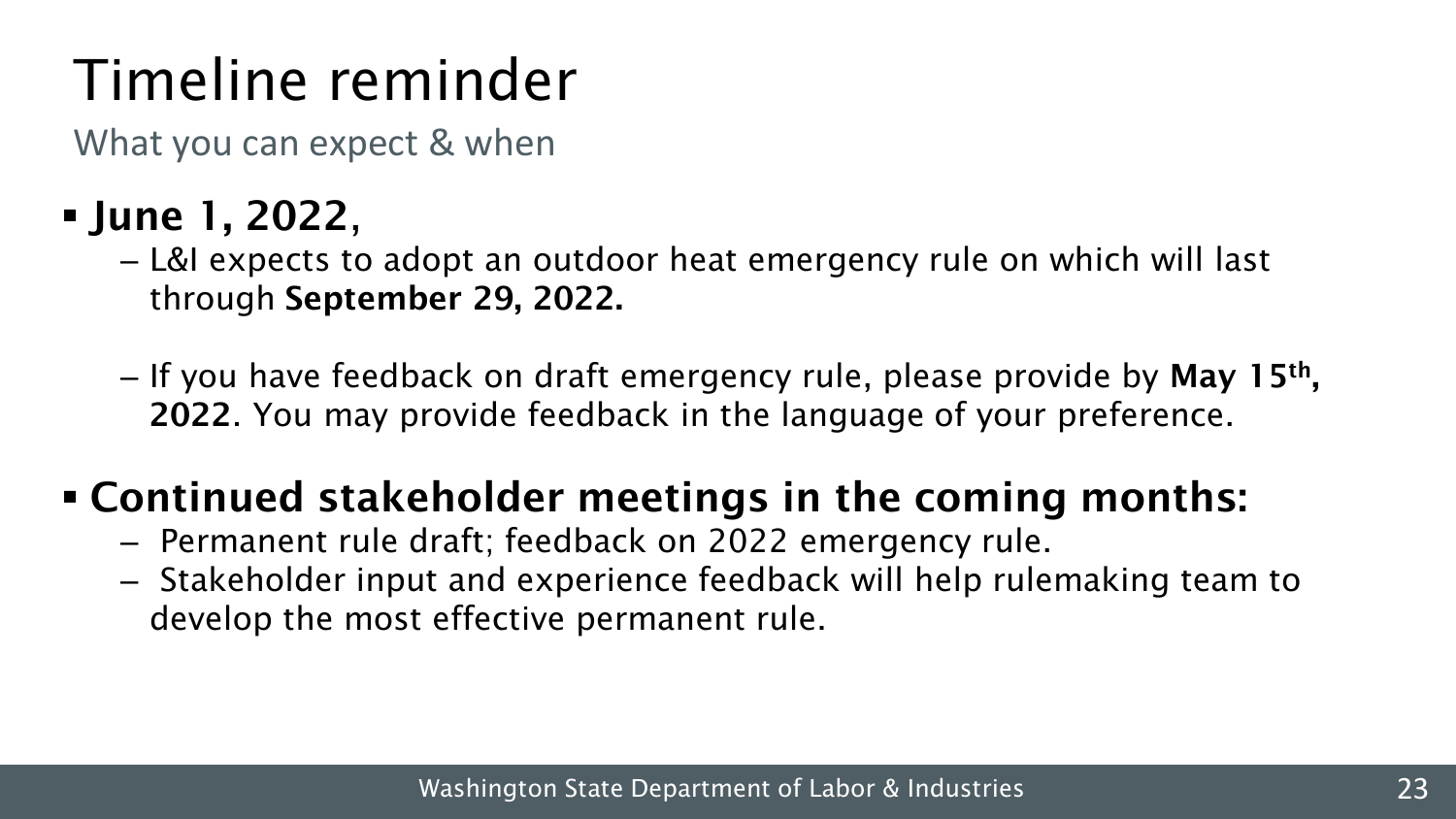# Stakeholder Meeting Communication Plan

How you can expect to hear from us

- Would you like to receive emails regarding outdoor heat rulemaking?
	- ‒ Sign up for GovDelivery emails:

https://public.govdelivery.com/accounts/WADLI/subscriber/new?topic\_id=WADLI\_19

- Would you like to view copies of the stakeholder meeting presentations?
	- ‒ Visit our L&I DOSH ambient heat rulemaking website:

https://lni.wa.gov/safety-health/safety-rules/rulemaking-stakeholderinformation/ambient-heat-exposure-rulemaking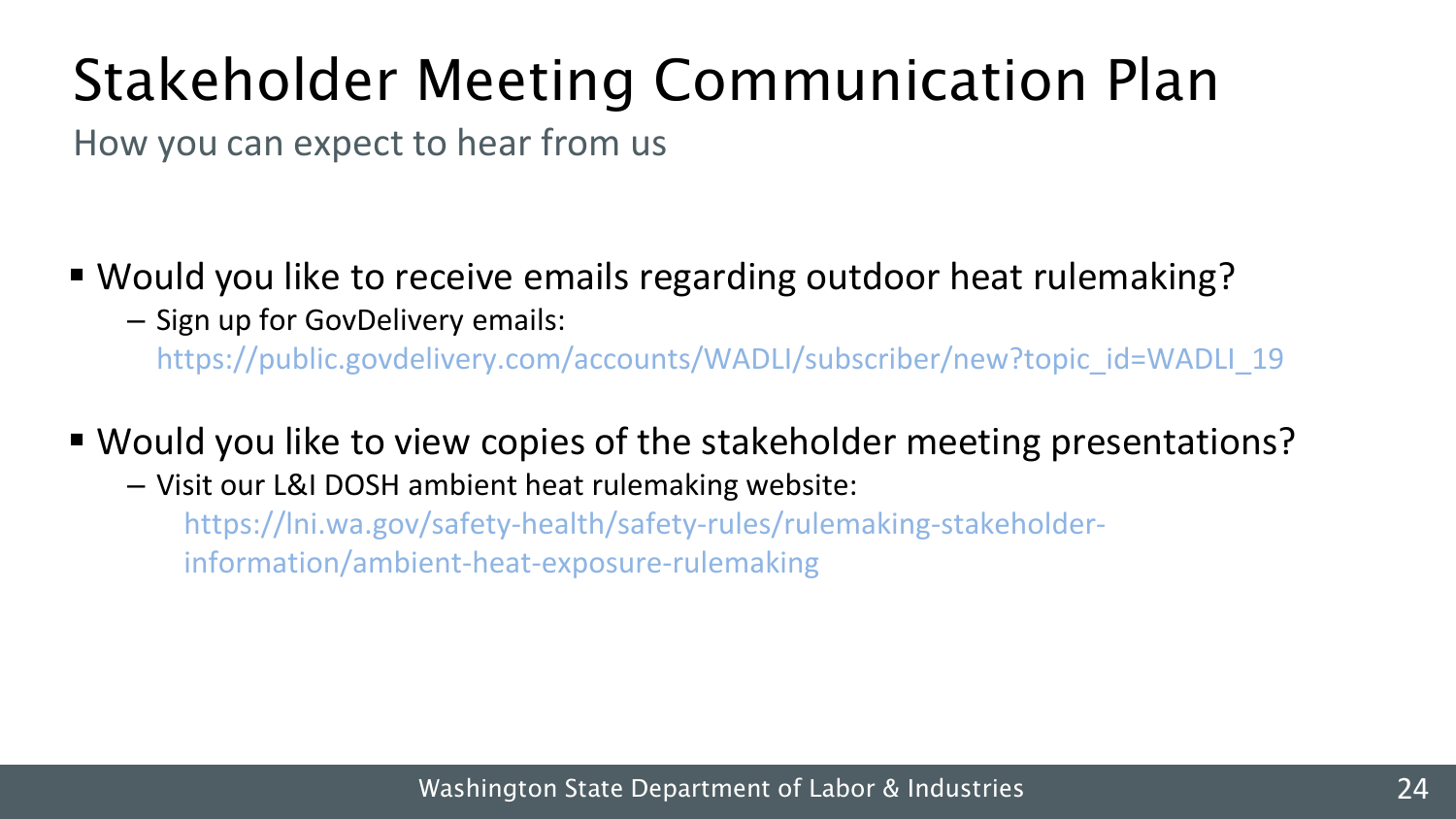### Q&A Expectations

- We are discussing the emergency rule today.
- There may be questions about future topics for permanent rulemaking; we will address those at a later date.
- Everyone is encouraged to participate. Please participate with intention.
- This is a public work session, not a forum for debate; appreciate the diversity of perspectives.
- Maintain a respectful space. Listen to and respect other points of view.
- One person speaks at a time. Please do not interrupt other participants who are speaking.
- Since this is a public work session, anything shared has the potential to become part of a public record.